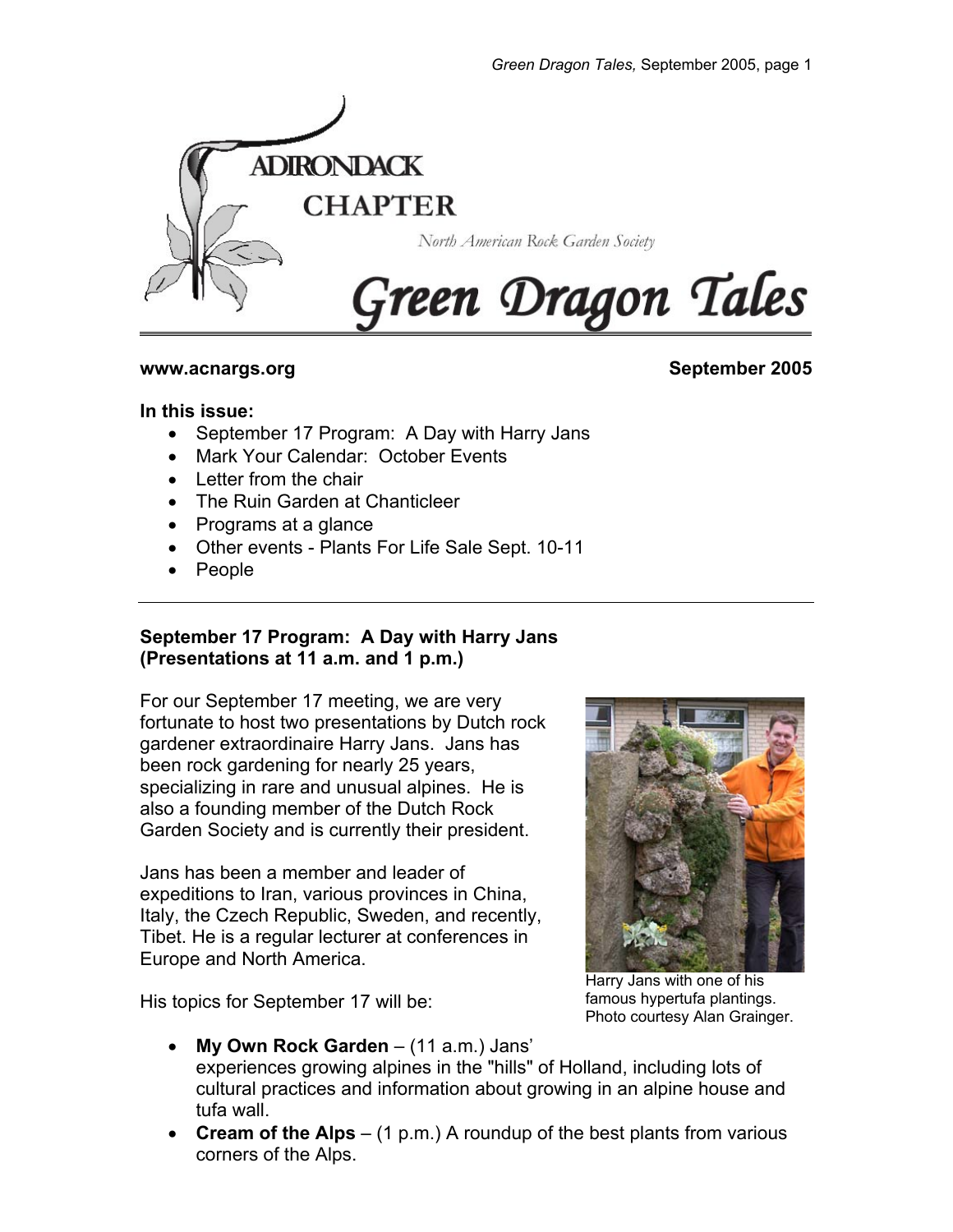Jans hasn't yet translated his website (**www.jansalpines.com**) into English. But if you would like a preview of some of his photos, click on "Planten fotos."

Billie Jean Isbell is planning a Plant of the Month that will feature the Alpines Jans will be talking about.

Both lectures are free and open to the public, and will include many practical growing tips. We will break between the presentations for a brown bag lunch. **Note the meeting location**: Room B, **Tompkins County Cooperative Extension**, 615 Willow Avenue, Ithaca, N.Y. (This change from our usual location because of the lack of parking on campus due to the Cornell home football game.)

# *Anne Klingensmith, Speaker Coordinator*

## **Mark Your Calendar: October Programs**

Mark your calendars now and look for details in the next newsletter:

- **October 15** Meeting speaker: TBA. Tompkins County Cooperative Extension, Ithaca. Details coming in October issue of *The Green Dragon*.
- **October 22** Trough building workshop led by Tom Myers, 10 a.m. at 4-H Acres, Ithaca (off Rt. 13 near NYSEG). There will be a charge for materials. Space is limited. More details to follow at September meeting and October issue of *The Green Dragon*.

#### **Letter from the chair**

Welcome back! *The Green Dragon* is back to its monthly publication schedule and our monthly meetings are resuming. Please pay attention however to location! At many members' requests we have moved our meetings to Cooperative Extension on those Saturdays in which there's a Cornell home football game (which meant nearby parking was scarce).

Our **September program** will start things off with a gardener of some note, Harry Jans. To take advantage of this rare opportunity, we have scheduled him to give two presentations on Saturday. You may attend one or both talks as your schedule allows and please encourage your gardening friends – whether rock gardeners or not – to join us.

It's been a busy summer. The **lack of rain** made it a little difficult to enjoy the endless glorious days of sunshine. Watering was an endless task. At least it was an appropriate year for my new project – putting in a small sandbed for sedums and sempervivums. I know many of my plants were unhappy with nature's hand and it is causing me to appreciate those varieties that seem especially drought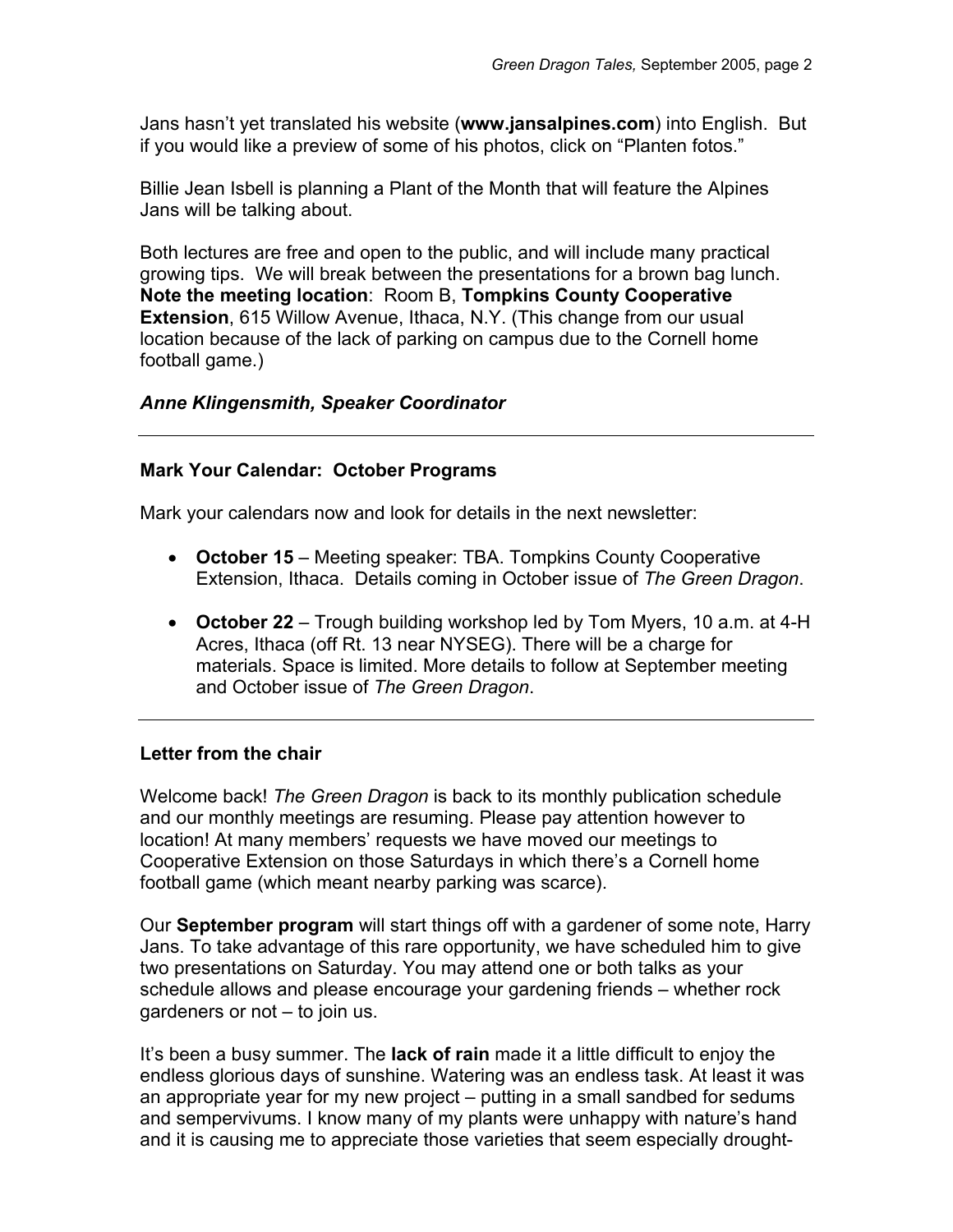tolerant. I also noticed that those plants that enjoyed the protection of a boulder also fared quite well. Hooray for rocks.

Those of you who attended the container gardening workshop at Dana's **Stony Hill Gardens** know what a treat it was to visit her nursery loaded with great plants and accessories and to view her extensive planting beds. If you haven't been there, I have one suggestion – Go!

This year we tried something different by combining our typically wellattended August plant sale with our annual picnic. Thank you Debi Lampman for your great accommodations and hospitality, your gardening stories and impressive plantings at **Bedlam Gardens**. And thank you all for bringing such great plants (we made \$318 to help fund future programs) and delicious food! I know I went home feeling quite fulfilled.



Debi Lampman shows off her not-yet-finished rock garden at the August picnic and member plant sale.

I believe we have a great line-up of fall programs coming up to close out our year. Please plan to join us. When you receive this newsletter, I will be enjoying the beautiful mountain scenery of Colorado. They've had a dry summer too so I don't expect to see much in bloom but it will be enjoyable and most of all, relaxing. I'm having fun with my new digital camera and hope to have some photos to share with you all.

Happy Gardening!

## *Carol Eichler, Chair*

# **Ruin Garden at Chanticleer**

The Ruin Garden at Chanticleer, located just outside Philadelphia, offers a new and whimsical meaning to "rock gardening." I visited this summer as part of a tour for Tompkins County Master Gardeners.

Constructed in 1999, The Ruin Garden was conceived by Chanticleer's serving Director Chris Woods. Originally the intent was to use the partially dismantled Minder House standing on the site. Instead, for safety reasons the only part of the original house that was used was the foundation and the tile "rug." It is still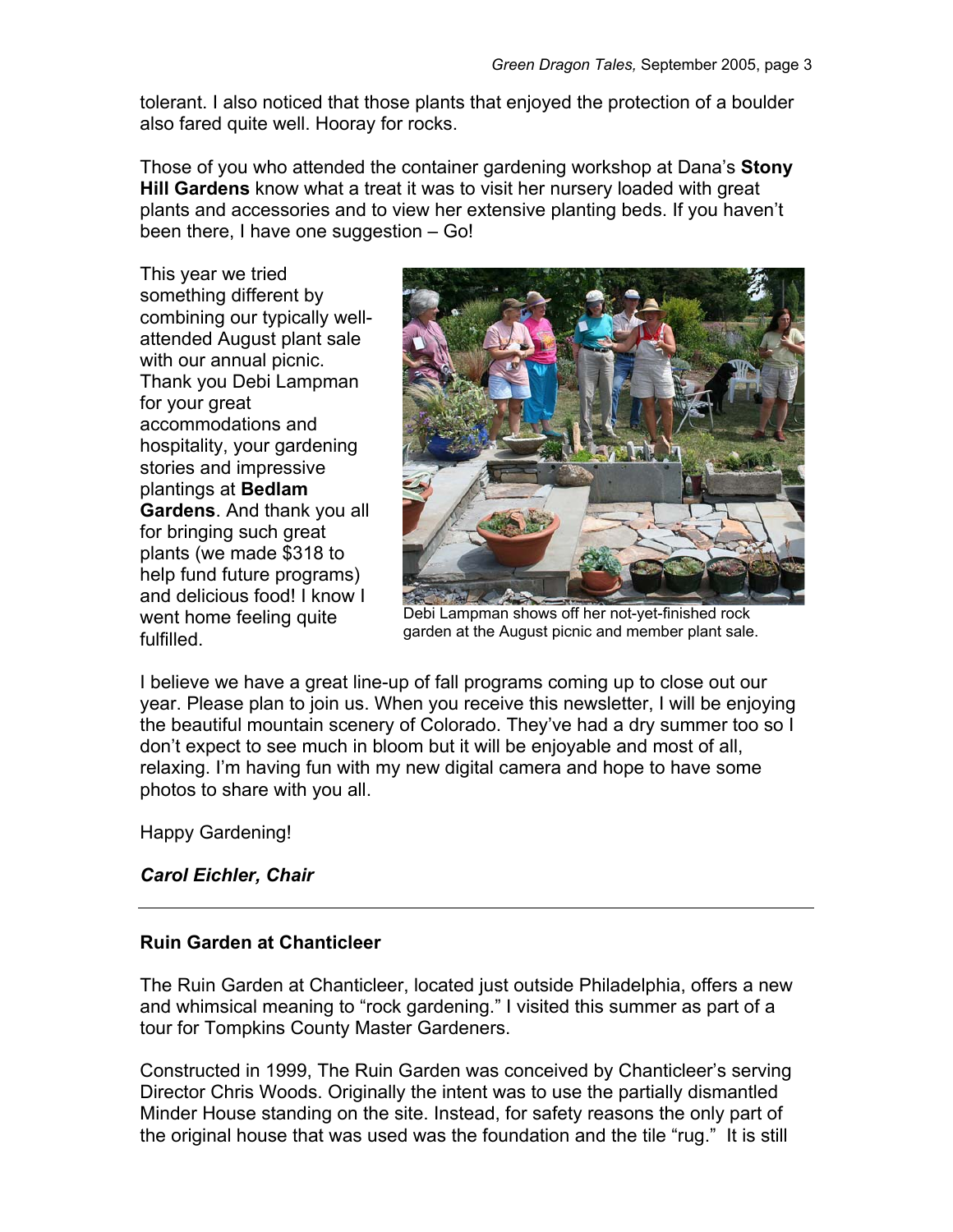effective in depicting the remains of a stone house, with plants intermingling with the home's components – floors, walls, windows.

Chanticleer is a 35-acre pleasure garden located near Philadelphia. Their website (**www. chanticleergarden.org**) quotes Adrian Higgins, of the Washington Post "[Chanticleer is]...one of the most interesting and edgy public gardens in America." I would tend to agree. The Ruin was one of many fine features which a garden devotee can explore for hours.

*Carol Eichler, Chair* 



An overview of The Ruin at Chanticleer.



"Books" of stone in the Library.



A quirky fountain (right) with carved marble faces in pool.



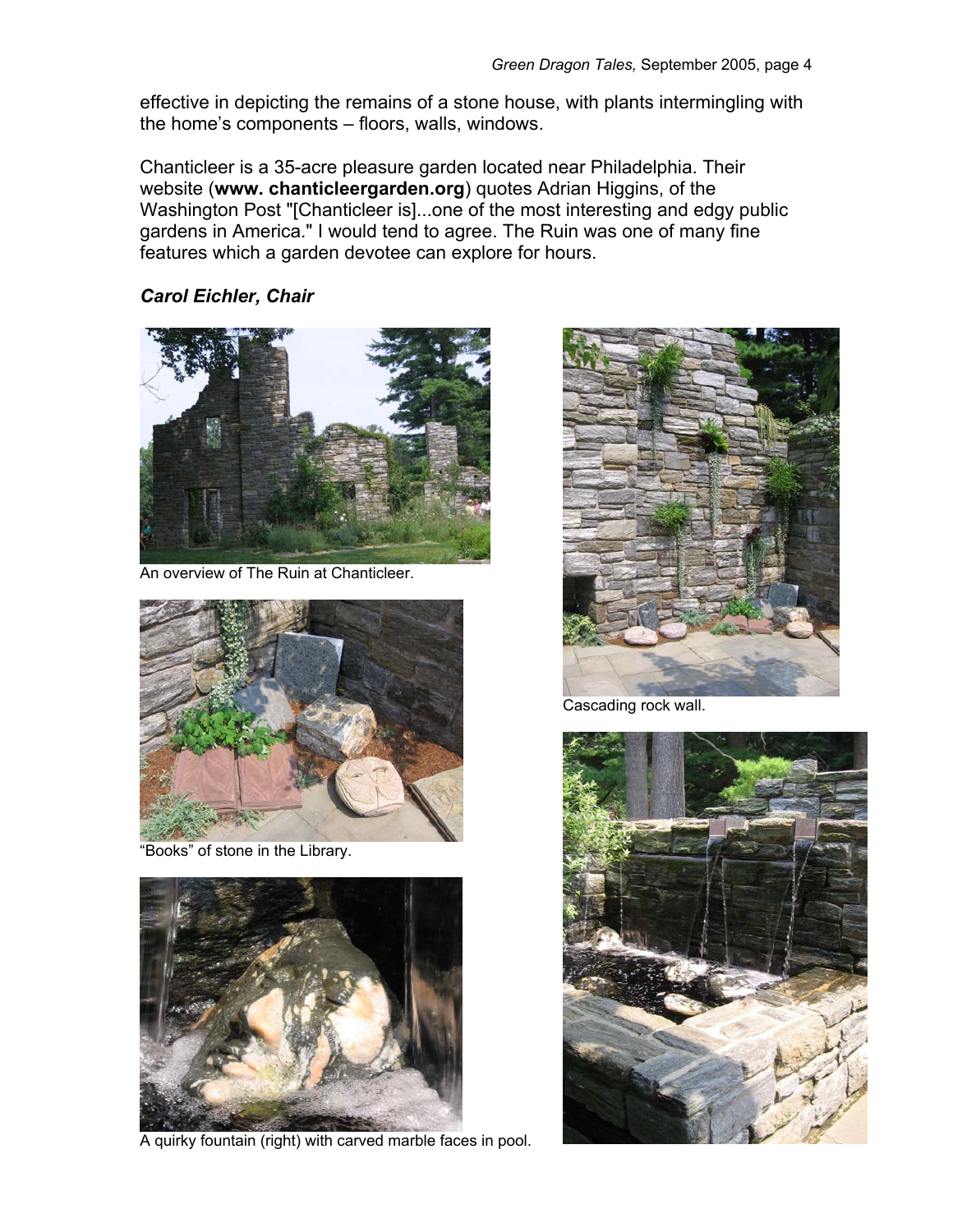



Loved this "living" mantelpiece! An inspiration!

Tanya Garger relaxes in a stone chair.

## **Programs at a glance**

- **Sept. 17:** Meeting speaker: Harry Jans from the Netherlands. Tompkins County Cooperative Extension, Ithaca. Presentations at 11 a.m. and 1 p.m.
- **Oct. 15:** Meeting speaker: TBA. Tompkins County Cooperative Extension, Ithaca.
- **Oct. 22:** Trough building workshop. 10 a.m., 4-H Acres, Ithaca. (Off Rt. 13 near NYSEG.)
- **Nov. 19:** Annual Meeting & Lunch. Members share tips on overwintering plants in pots. Art Trimble reports on national NARGS conference. Whetzel Room, Plant Science Building, Cornell.
- Updates and more information: **www.acnargs.org**

#### **Other events**

- **Sept. 10 and 11: Plants For Life Sale** to support the Ithaca Breast Cancer Alliance. 10 a.m. to 3 p.m. each day. Sale beneath the crescent at Schoellkopf Field, Cornell University Campus, Ithaca, NY. More info: www.ibca.net/plantsforlife
- **Cornell Plantations Lecture Series:** Starting Sept. 7, Wednesday evenings (except Oct. 12) through Nov. 16, 7:30 p.m., Alice Statler Hall Auditorium, Cornell University. (**Note exception**: Sept. 7 lecture, will be at 5:30 p.m. in Warren Hall Auditorium, Cornell University.) Full schedule: www.plantations.cornell.edu/education/lectures.cfm
- **Jan. 27-29: Master Class in Rock Gardening** sponsored by Manhattan Chapter, North American Rock Gardening Society. More info: www.nargs.org.